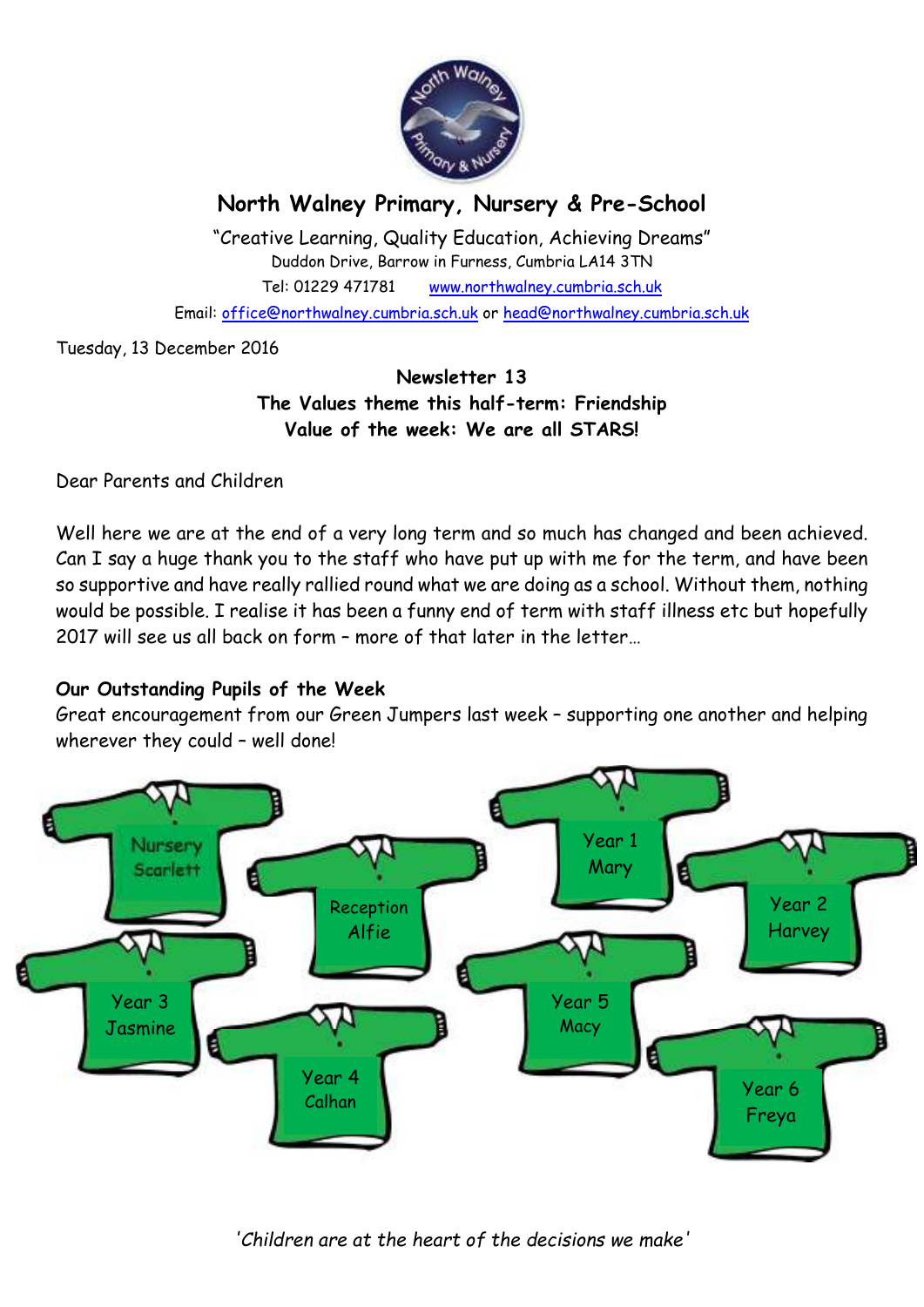# **Christmas Fair – WOWZERS!**



Thank you to everyone who helped with the fair, and to everyone who came along and spent their money! We raised over £1000 on the night which is incredible and will go a long way in 2017!! Thank you to all of the companies, people and shops who also donated Raffle Prizes – I was amazed by the number of winners!

#### **End of term**

Term ends this Friday at 1:30pm as usual for the end of a term. Please make sure someone is there to collect your child on time. Our new term will start on the  $5<sup>th</sup>$  January for children - staff are in for training on the  $4^{\text{th}}$ .

**Year 6 children attending the launch of the new submarine MUST be in uniform for the morning but can bring a Christmas jumper to get changed into on our return!** 





#### **Christmas Service at Church**

On Thursday we will all be travelling to St Mary's Church for our Christmas Story and you are all invited to join us. We will be starting at 10am in church and would love to see you there.

#### **Christmas Parties**

Apologies that this has only just been sent out – it's been a busy term to say the least! And then the invitation for Year 6 to see the launch of the new submarine caused a problem.

Right – KS1 are having their Christmas Party on Friday and KS2 will have theirs, together with a movie, on Wednesday. Full details were sent out yesterday so hopefully it is now all clear…fingers crossed!



And finally…

As you all know we have had a few staff absences this term with one thing and another, and we sincerely hope that we will all be back on track in the New Year. However, there are a few changes for the new term…

- Nursery and Reception will continue to be taught by Mrs Young
- Year 1 and 2 will be taught by Miss Mountford and Miss Joyce from January, with Miss Joyce taking the children on Thursdays and Fridays
- Year 3 and 4 will be taught by Miss Usher and Mrs Hodgkiss
- Year 5 and 6 will be taught by Miss Head and Mr Slater

Part of the reasons for the changes are so that teachers have 'crossover time' where they are both in the school at the same time and therefore can plan, mark and assess children's work together – meaning that the children get a better, more joined-up education. If you have any questions about these changes then please do come and speak to me.